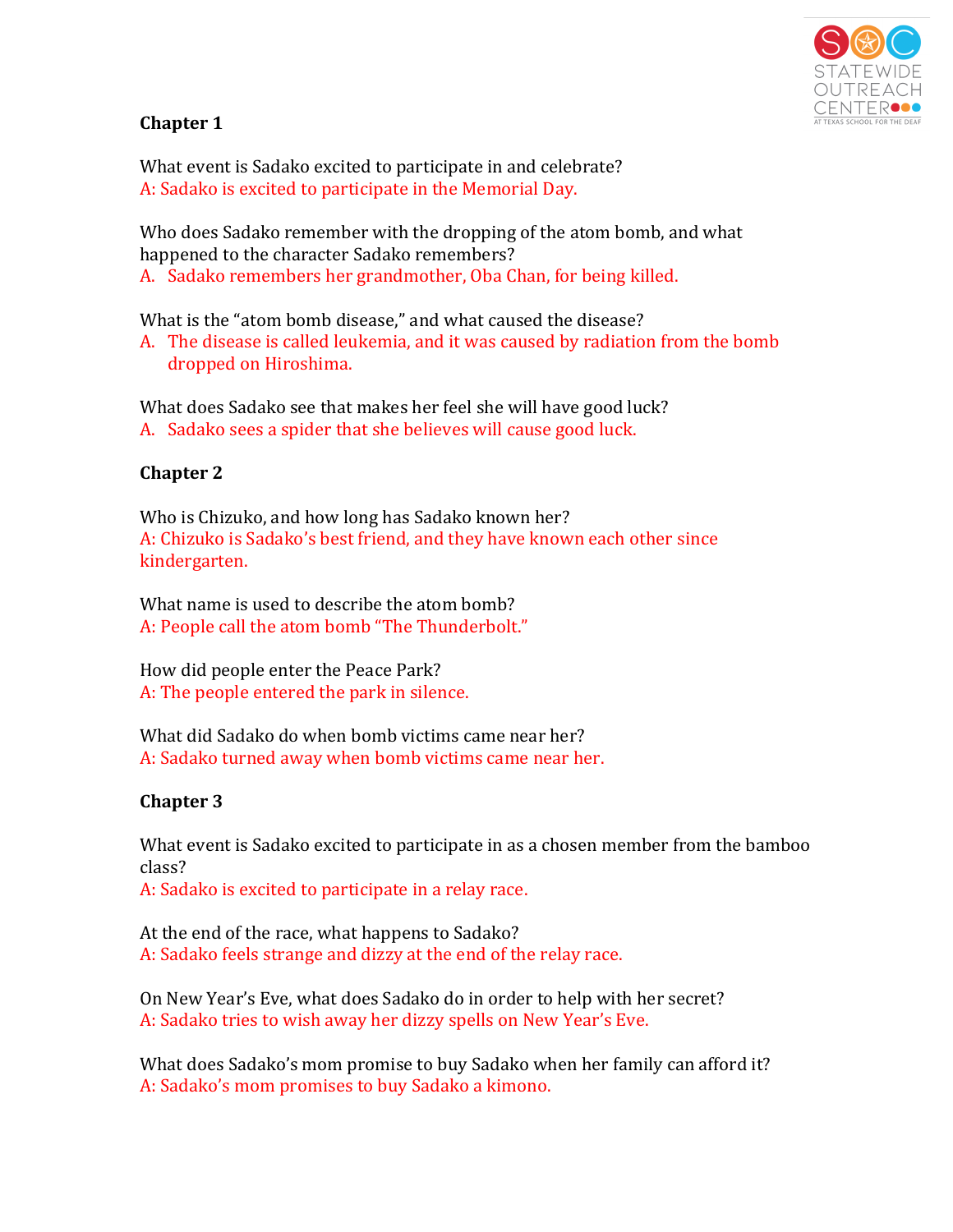### **Chapter 4**

When Sadako's father hears that Sadako had fallen-down at school, what does he do to respond to the situation?

A: Sadako's father brings Sadako to the Red Cross Hospital.

After completing tests at the hospital, what is Sadako diagnosed with?

A. Sadako is diagnosed with leukemia which is also know as "the atom bomb" disease."

When finding-out about her diagnosis, how long does Mr. Sasaki say Sadako will stay in the hospital for testing?

A. Mr. Sasaki tells Sadako she will likely stay in the hospital for a few weeks.

Sadako's family leaves the hospital to allow Sadako to rest. What does Sadako do when her family leaves her?

A. When her family leaves, Sadako buries her head in her pillow and cries.

#### **Chapter 5**

When Chizuko visits Sadako in the hospital, she makes her a paper crane. What reason does Chizuko give for the cranes?

A. Chizuko believes, "If a sick person folds one thousand paper cranes, the gods will grant her wish and make her healthy again."

How long does Sadako believe it will take her to make a thousand paper cranes? A. Sadako thinks she can make a thousand paper cranes in a few weeks.

What does Masahiro promise to do with all of Sadako's cranes?

A. Masahiro promises to hang all of Sadako's cranes from the ceiling for her.

When Sadako feels lonely in the hospital, what does she do to keep up her courage? A. In order to keep-up her courages, Sadako folds more paper cranes.

## **Chapter 6**

When Sadako felt weak, what could she often be found doing?

A. When she felt weak, Sadako could often be found sitting looking out the window with her golden crane in her lap.

Why does Sadako feel that Kenji can't have leukemia?

A. Because Kenji wasn't even born during the time of the atom bomb, Sadako struggles to believe that Kenji could have leukemia?

What does Sadako send to Kenji in his hospital room?

A. Sadako sends Kenji a big paper crane to his room.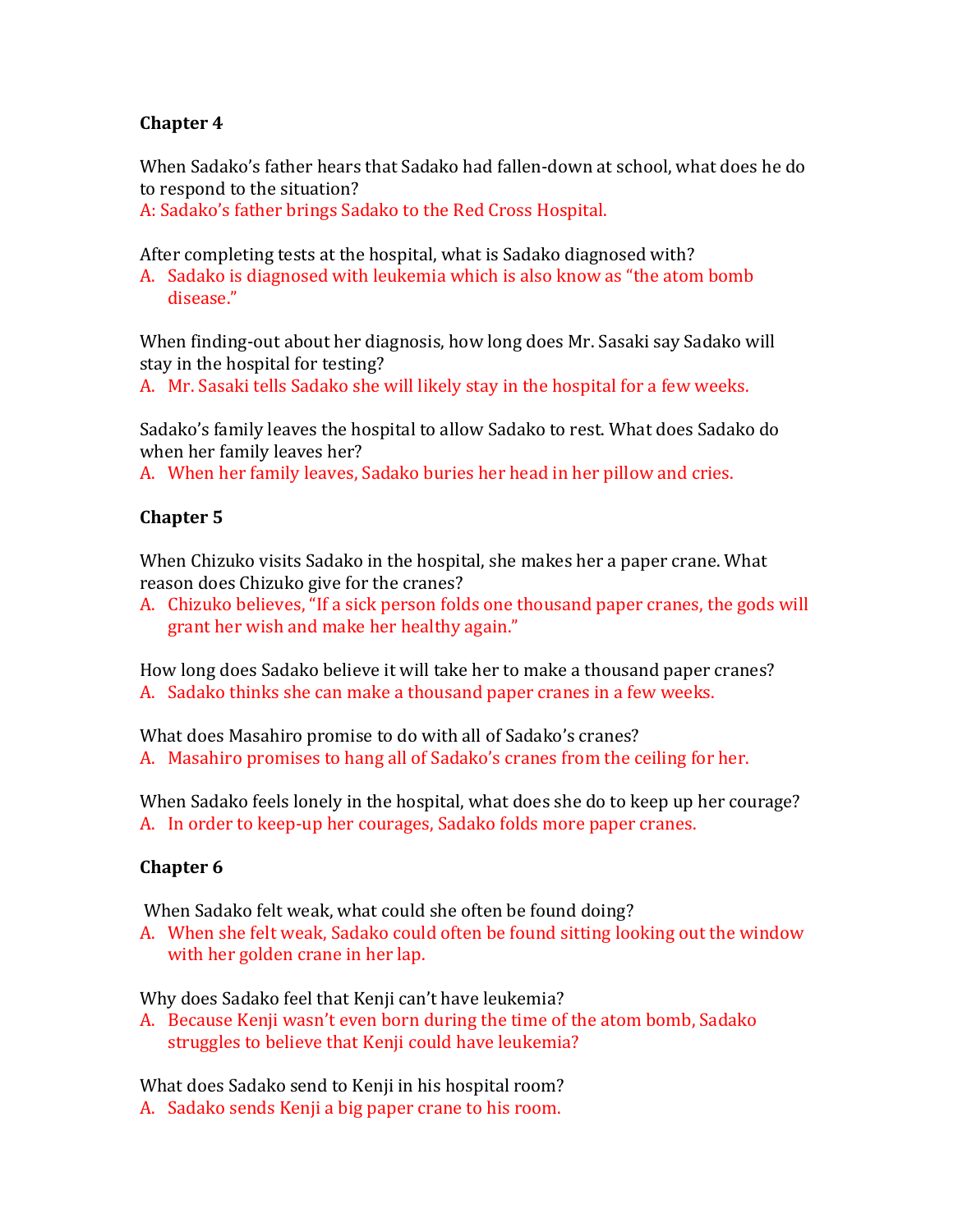What does Nurse Yasunaga tell Sadako when she is asked if Sadako will die next?

A. Nurse Yasunage reassures Sadako that she will not die, and when she finishes her thousand paper cranes, she will live to be an old lady.

#### **Chapter 7**

What gift does the bamboo class send to Sadako to cheer her up?

A. The bamboo class sends Sadako a Kokeshi doll to cheer her up.

Why is Sadako unable to eat the expensive food her parents bring her to the hospital?

A. Sadako's gums are swollen so much that she is unable to chew the expensive food her parents bring her.

What gift does Eiji send, and what is the gift for?

A. Eiji sends Sadako a silver piece of paper for another crane.

Sadako laughs about the crumpled piece of paper. What is funny about the paper to Sadako?

A. Sadako thinks the paper smells like chocolate, and she laughs at the idea of the gods liking chocolate.

## **Chapter 8**

As Sadako is feeling better, where does she get to go for a visit?

A. Sadako gets to go home for a visit as she is feeling better.

For what reason does Sadako's mother put a lantern outside?

A. Sadako's mother puts a lantern outside, so the spirits can find their way in the dark.

What does Sadako request to happen when she dies?

A. Sadako requests her favorite bean cakes be put on the altar for her spirit when she dies.

What special gift does Sadako's mother sew for her?

A. Sadako's mother sews her a kimono.

## **Chapter 9**

What is Sadako too clumsy to do in her last days?

A. Sadako is too clumsy to be able to make paper cranes in her last days.

When Dr. Numata comes in and feels Sadako's forehead, what does he take out of her hands?